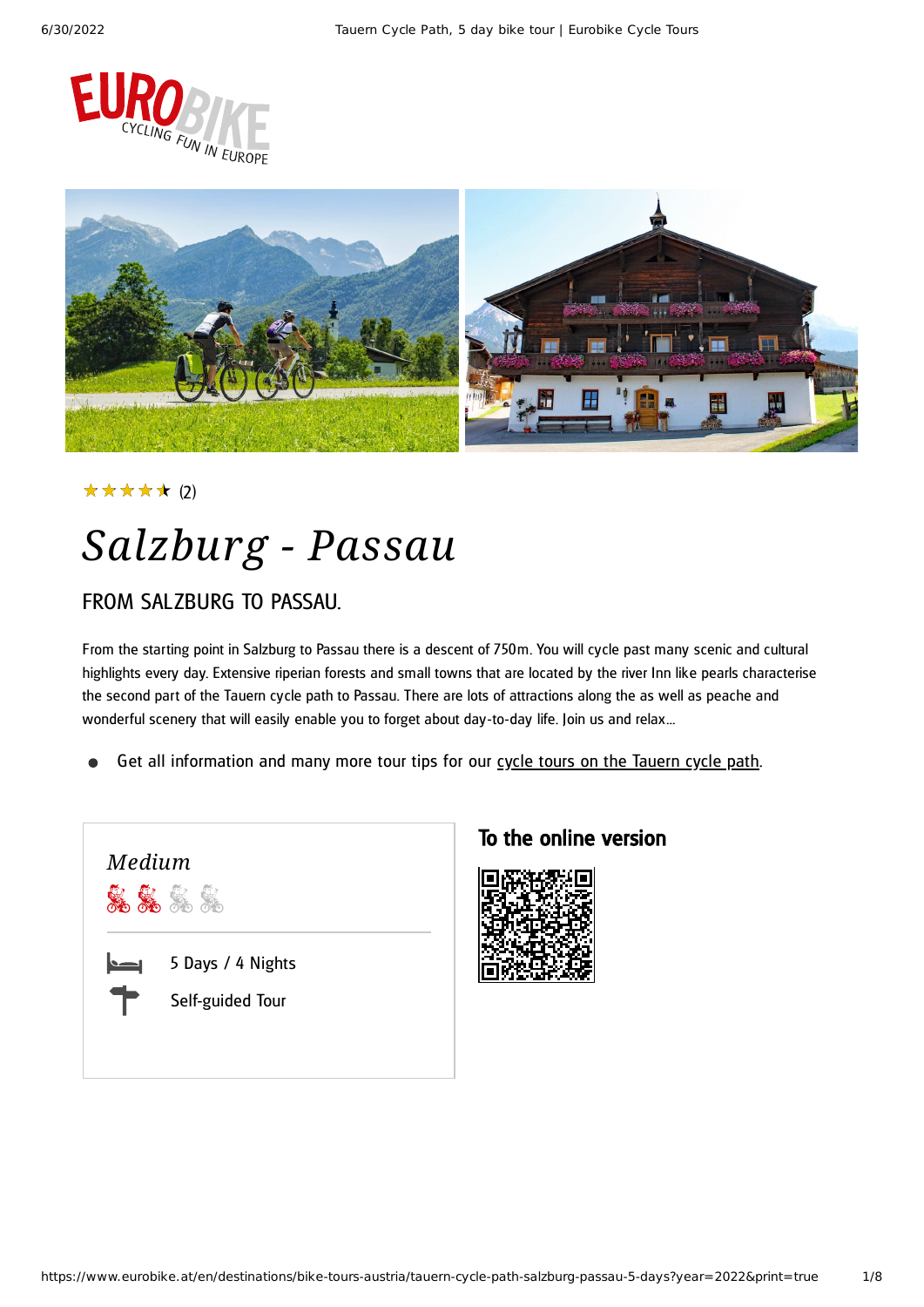## *Itinerary*

### *Arrival in Salzburg*

DAY  $\overline{\phantom{0}}$ 

DAY 1

*Salzburg* - *[Burghausen](#page-1-0)* approx. 60 km

<span id="page-1-0"></span>Having left Salzburg, you leave the Alps behind and cycle through the Alpine foothills instead. On the first section you will cycle through extensive alluvial forests. The Tauern bike path ends in Tiitmoning and from here you follow the nature trail along the Lower Inn before reaching Burghausen, today's destination. Outstanding parts of this town are its magnificent historic centre and the Central Europe's largest castle complex.

### DAY 3

*[Burghausen](#page-1-1) - Obernberg am Inn* approx. 50 km

<span id="page-1-1"></span>The route leads you along the river Inn to Braunau. This gothic town is a perfect place for lunch. On the way you will see numerous bird colonies. You can cycle the rest of today's stage on either the Bavarian or Austrian side. Today´s destination Obernberg has a well-known market square with many baroque buildings.

### DAY 4

*[Obernberg](#page-1-2) am Inn - Passau* approx. 40 km

<span id="page-1-2"></span>Soon you reach the abbey "Stift Reichersberg", which is worth a visit. On your route alongside the river Inn you cycle through small towns like Schärding, where you can have a rest in the baroque market square. Not much further and you will have reached the final destination on this beautiful bike trip: Passau. The city of three rivers has a lot to offer. For example the world´s largest organ is situated inside the city's cathedral. A cruise on the river would certainly be the ultimate finish to this wonderful bike ride!



### *[Departure](#page-1-3) or extension*

<span id="page-1-3"></span>In Passau there is a lot to discover. If you would like to stay here for longer we will happily book some extra nights for you.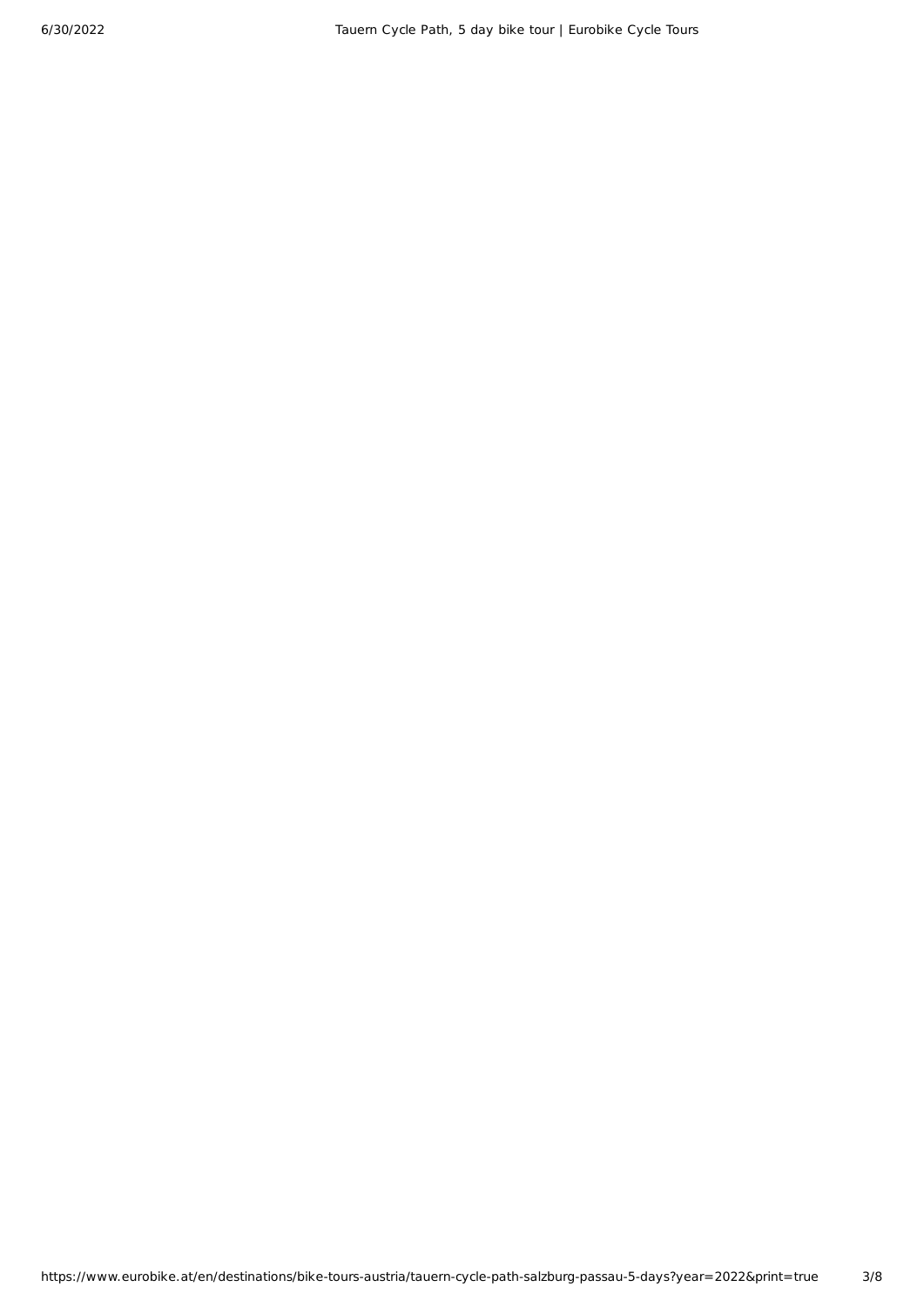## *Tour character*

The Tauern bike path runs from start to finish with no breaks in it. The route is also fully signposted. The route runs through quiet areas on paved paths and country roads. At times you will have to cycle along busier routes. There are a few short sections of the route where the cycling surface is bumpy. Overall the quality of the cycle route can be described as very good. There are hardly any hills in this version of the tour, which also makes it suitable for families with children.

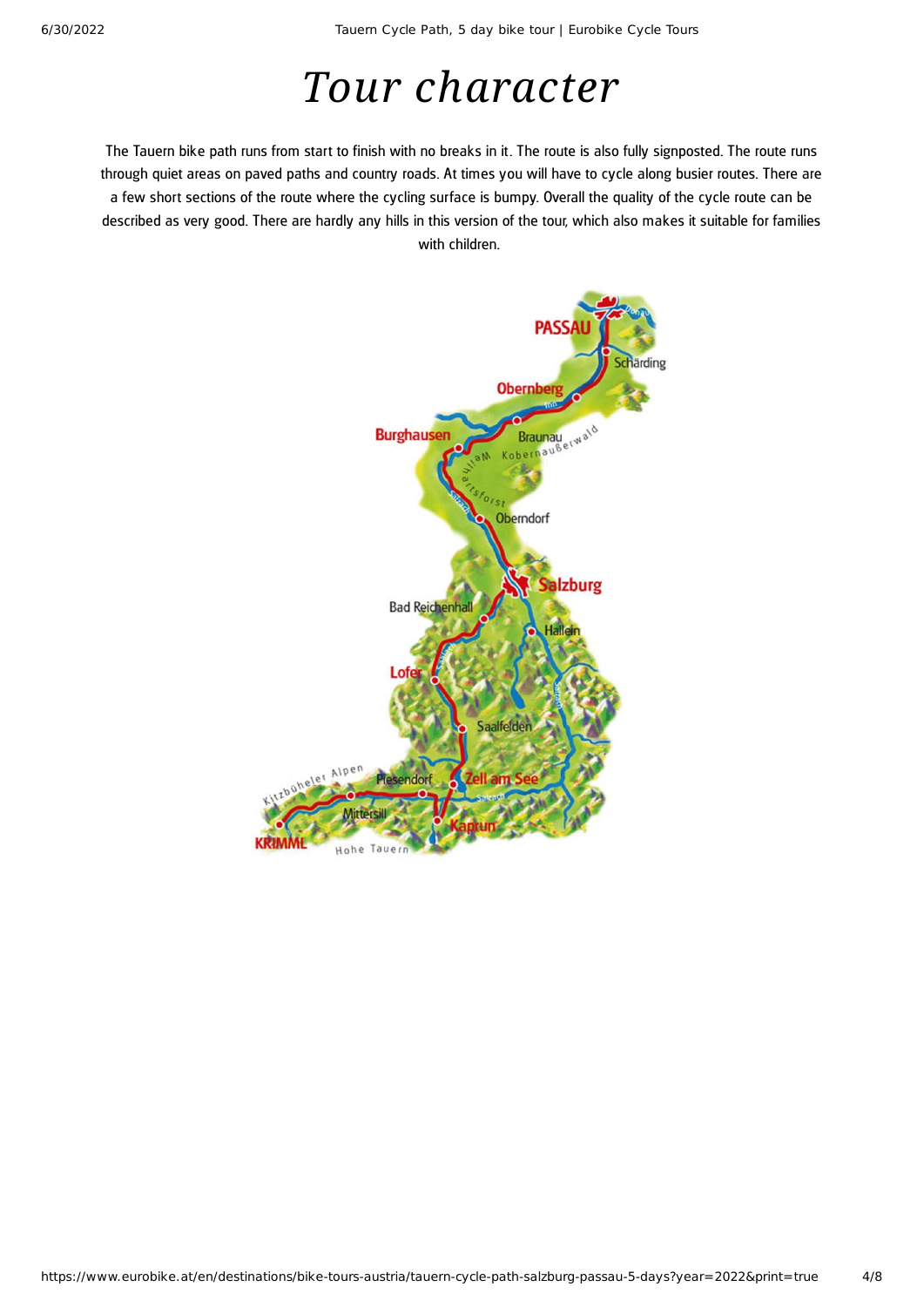## *Prices and events*

### *Place of arrival: Salzburg*

|                                                                                                                               | Season 1<br>23.04.2022 - 05.05.2022  <br>26.09.2022 - 08.10.2022 | <b>Season 2</b><br>06.05.2022 - 16.06.2022  <br>05.09.2022 - 25.09.2022 | Season 3<br>17.06.2022 -<br>04.09.2022 |  |  |
|-------------------------------------------------------------------------------------------------------------------------------|------------------------------------------------------------------|-------------------------------------------------------------------------|----------------------------------------|--|--|
| Tauern Cycle Path, 5 days, short tour, AT-TARKS-05X                                                                           |                                                                  |                                                                         |                                        |  |  |
| Base price                                                                                                                    | 399.00                                                           | 449.00                                                                  | 489.00                                 |  |  |
| Surcharge half board 4x<br>(evening meal: mostly<br>multi-course, sometimes<br>outside the property,<br>payable with voucher) | 110.00                                                           | 110.00                                                                  | 110.00                                 |  |  |
| Surcharge single room                                                                                                         | 119.00                                                           | 119.00                                                                  | 119.00                                 |  |  |

## *Additional nights*

### *Place of arrival: Salzburg*

|                       | Season 1<br>Apr 23, 2022 - May 5, 2022  <br>Sep 26, 2022 - Oct 8, 2022 | <b>Season 2</b><br>May 6, 2022 - Jun 16, 2022  <br>Sep 5, 2022 - Sep 25, 2022 | Season 3<br>Jun 17, 2022 - Sep<br>4, 2022 |
|-----------------------|------------------------------------------------------------------------|-------------------------------------------------------------------------------|-------------------------------------------|
| <b>Salzburg</b>       |                                                                        |                                                                               |                                           |
| Double room p. P.     | 75.00                                                                  | 75.00                                                                         | 75.00                                     |
| Surcharge single room | 24.00                                                                  | 24.00                                                                         | 24.00                                     |
| Passau                |                                                                        |                                                                               |                                           |
| Double room p. P.     | 59.00                                                                  | 59.00                                                                         | 59.00                                     |
| Surcharge single room | 30.00                                                                  | 30.00                                                                         | 30.00                                     |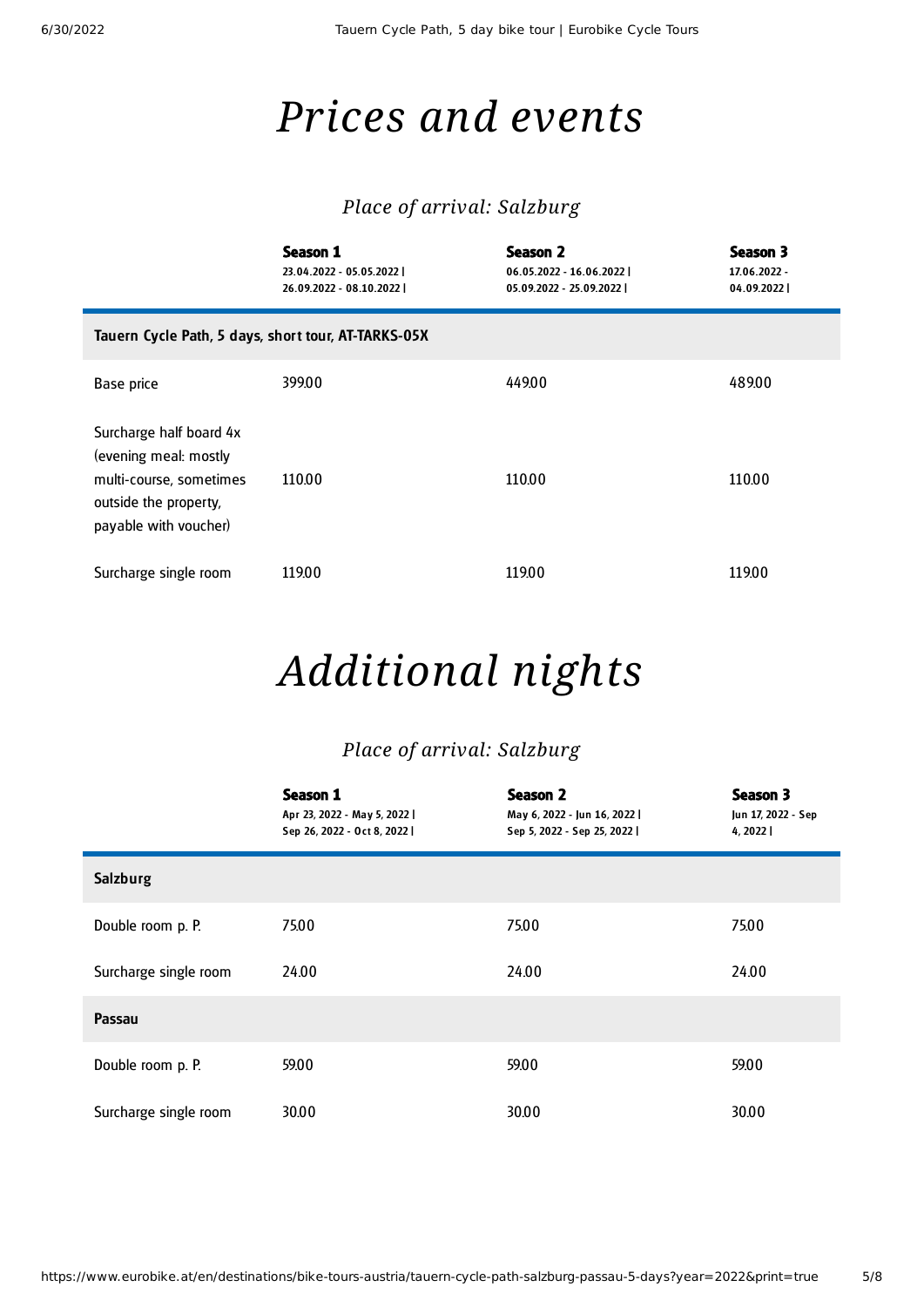<span id="page-5-0"></span>Ē

## *Our [rental](#page-5-0) bikes*

#### *Filter*

| 21-gear unisex          | 69.00  |
|-------------------------|--------|
| 21-gear gents           | 69.00  |
| 7-gear unisex           | 69.00  |
| <b>Rental Bike PLUS</b> | 119.00 |
| <b>Electric bike</b>    | 169.00 |

Prices per person in EUR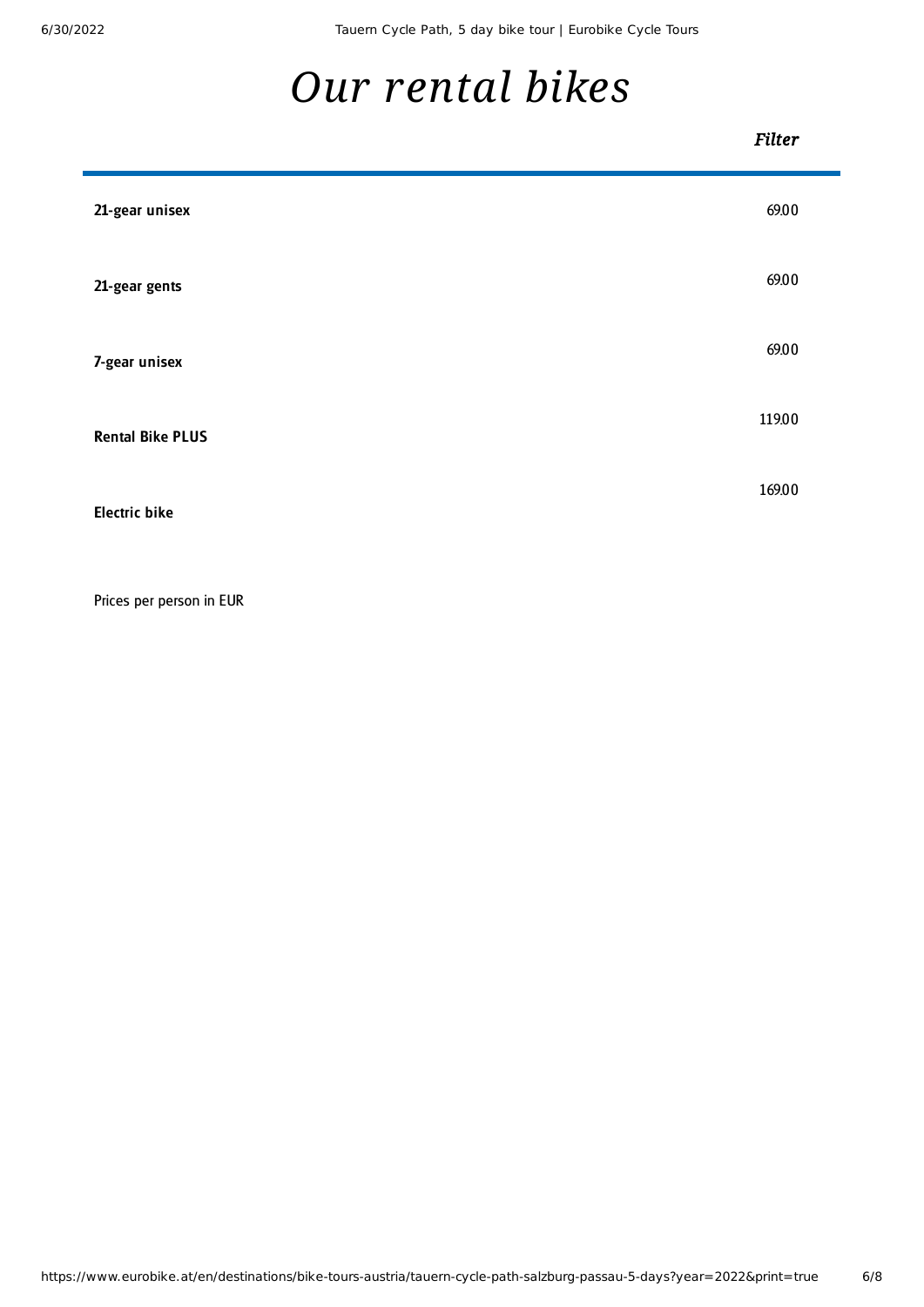## *Services and infos*

#### **Services**

#### Included

- Accommodation in your selected category
- Breakfast
- Luggage transfer
- Well developed route
- Detailed travel documents 1x per room (German, English)
- GPS-data is available
- Service hotline

#### Optional extras

- Half-board evening neak (mostly multi couse,  $\bullet$ sometimes outside the property, payable with voucher)
- Bike rental, including rental bike insurance  $\bullet$
- Return transfer by minibus to Krimml daily, this  $\bullet$ costs EUR 74 per person incl.your bike, to be paid in advance

Passau – Krimml, departure approx. 2 p.m. Schärding – Krimml, departure approx. 2.30 p.m. Salzburg – Krimml, departure approx. 4 p.m.

#### Infos

#### Arrival / Parking / Departure

- Krimml train station
- Salzburg, Innsbruck or Munich airport
- Public car park close to the hotels in Krimml costs  $\epsilon$  5 per day, to be paid for at the time, no reservation possible/necessary. Please inform us how you arrive, the hotels will be booked accordingly.
- Public multi storage car park in Passau, this costs approx.  $\epsilon$  5 per day, to be paid for at the time, no reservation possible.

#### Things to note

- Tourist tax, if due, is not included in the price!  $\bullet$
- Further important information according to the  $\bullet$ package travel law can be found [here](https://www.eurobike.at/en/travel-information/before-the-tour/pci)!